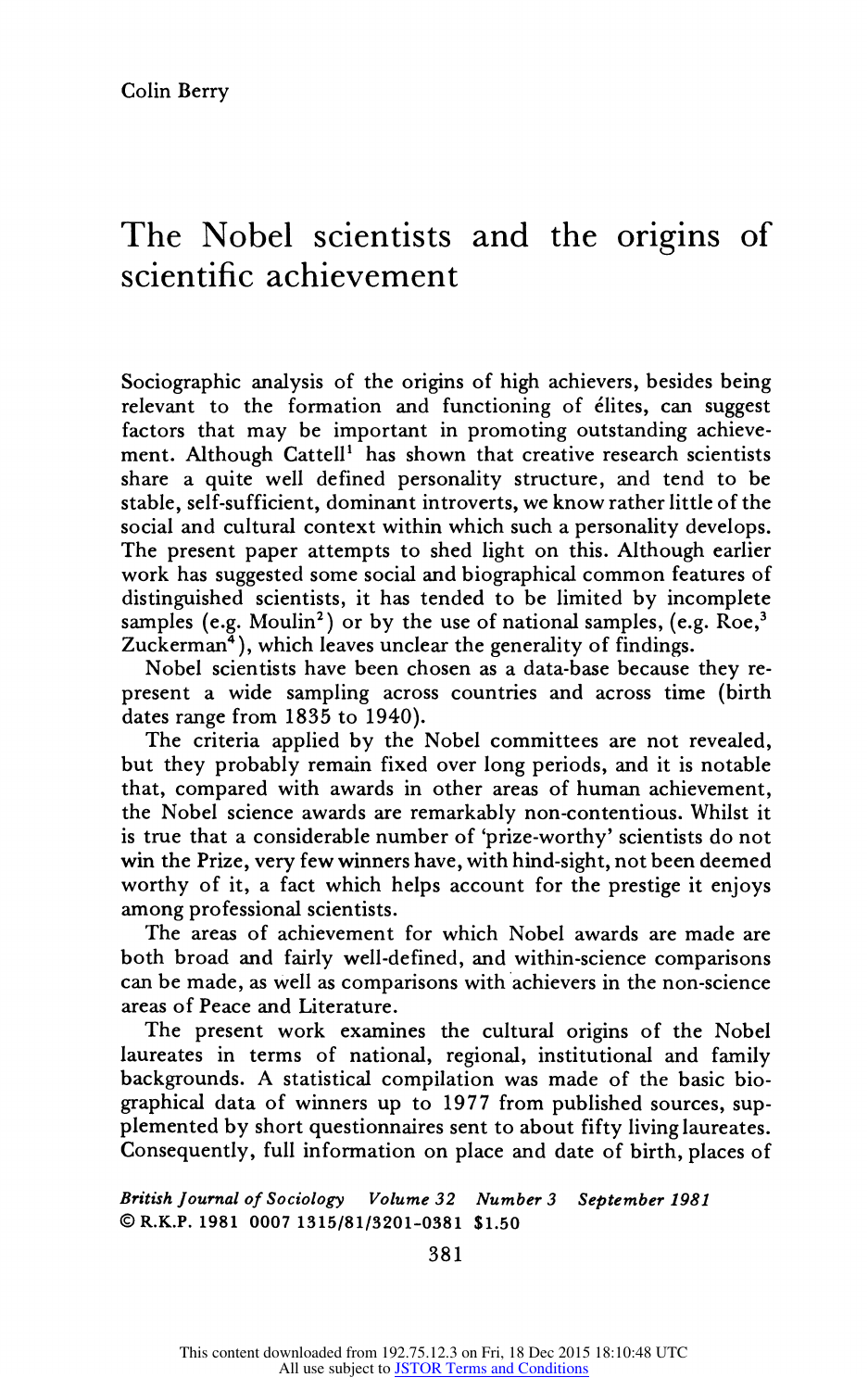S82<br>
Colin Berry<br>
secondary education, universities attended and father's occupation<br>
was available for all but a dozen or so winners. Religious and national<br>
origins, the early loss of a parent, special distinction of a p was available.

## **NATIONAL, REGIONAL AND RELIGIOUS DIFFERENCES**

NATIONAL, REGIONAL AND RELIGIOUS DIFFERENCES<br>To derive rational and consistent indices of scientific 'productivity'<br>based on cultural origins, attention was given to national and regional<br>background during the future laur graphic data are readily available, and close to the median date of<br>birth for science winners in most countries. US indices were based of<br>1910 population figures because most American Science winnes<br>were born some time aft

principal western religious traditions. A Jewish cultural backgro<br>was ascribed on the basis of entries in standard works of reference<br>report in the questionnaire. Thirteen laureates of mixed descort from a family having e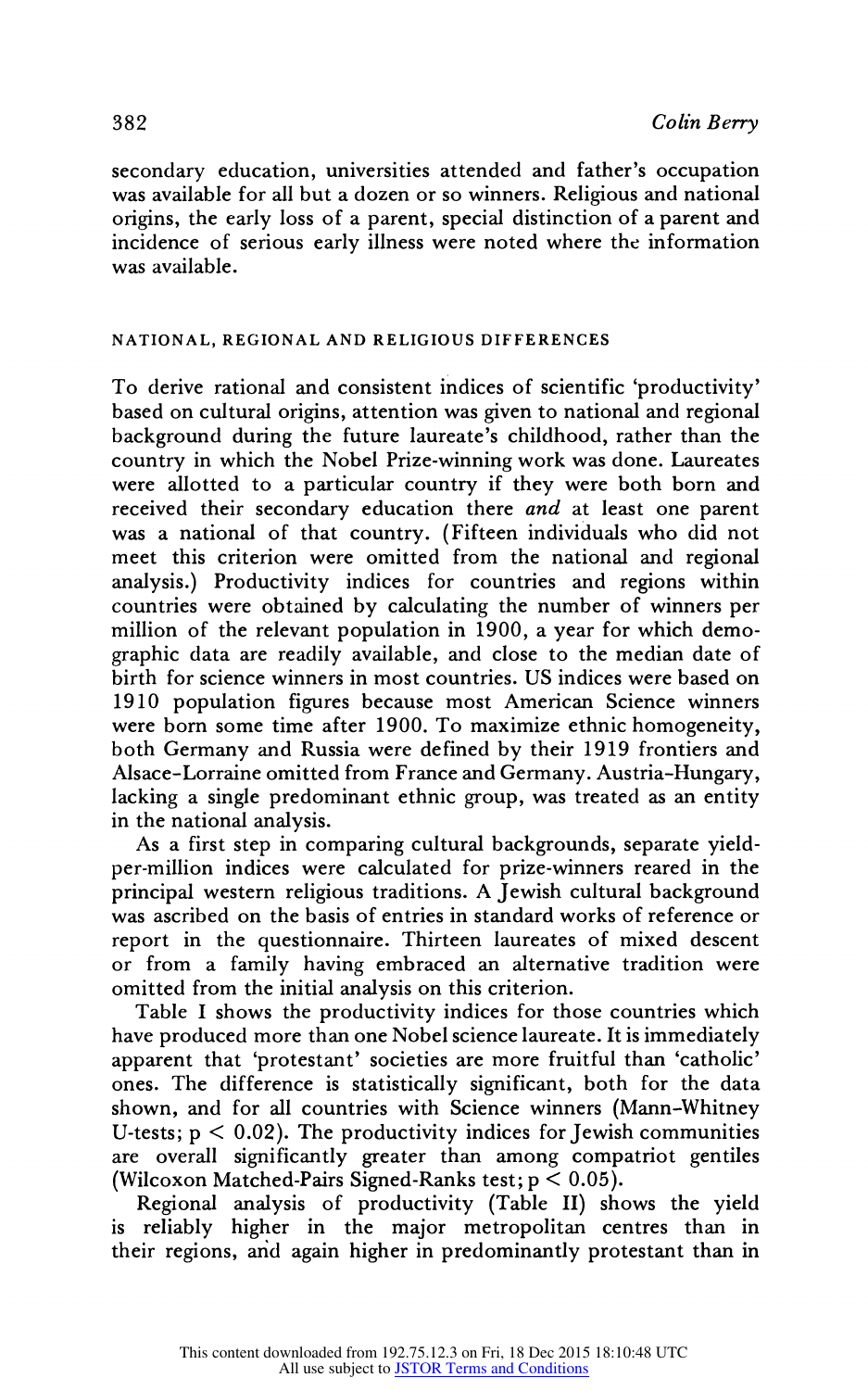|                 | Protestant | Catholic | Orthodox | Jewish |
|-----------------|------------|----------|----------|--------|
| Switzerland     | 1.8        |          |          | 66.7   |
| Netherlands     | 1.8        |          |          | 0.0    |
| Denmark         | 1.7        |          |          |        |
| Sweden          | 1.6        |          |          |        |
| Norway          | 1.4        |          |          |        |
| Australia       | 1.4        |          |          |        |
| UK              | 1.3        |          |          | 5.0    |
| <b>USA</b>      | 0.8        |          |          | 20.0   |
| Germany         | 0.7        |          |          | 20.0   |
| Belgium         |            | 0.4      |          |        |
| Austria-Hungary |            | 0.3      |          | 6.3    |
| France          |            | 0.3      |          | 17.7   |
| Italy           |            | 0.1      |          | 33.4   |
| Spain           |            | 0.1      |          |        |
| Russia          |            |          | 0.05     | 0.8    |

**TABLE I Number of Nobel Scientists per million of 1900 population for countries with more than one native-educated laureate (to 1977).** 

**Sources of underlying population estimates: Mitchell's European Statistics, US Bureau of the Census, EncyclopaediaJudaica.** 

**Note: Dash indicates aJewish minority of less than 20,000.** 

**predominantly catholic regions. As before, for each type of source, the range of the scores is again low. Marked regional differences are evident in Germany and the USA. In the latter case (see map) regional**  variations are not accounted for by protestant-catholic differences **alone because extremely low productivity is characteristic of the protestant ('Fundamentalist') south. The extreme regional imbalance is reflected in the fact that about 60 per cent of American-born Nobel scientists come from only two areas: New York City and the states of the Mid-West. The latter source has been predominantly protpstant,**  the former Jewish.

**Although the disproportionate contribution of the Jewish cultural tradition to the ranks of the Nobel laureates is clear, the evidence for the importance of religious tradition is circumstantial for protestant-catholic differences. The question remains whether the individual laureates are of predominantly protestant family background. Direct evidence on this point is hard to obtain, and the data are as yet incomplete. However, of the 'christian' laureates whose family tradition is known, 59 are of protestant origin (2 of**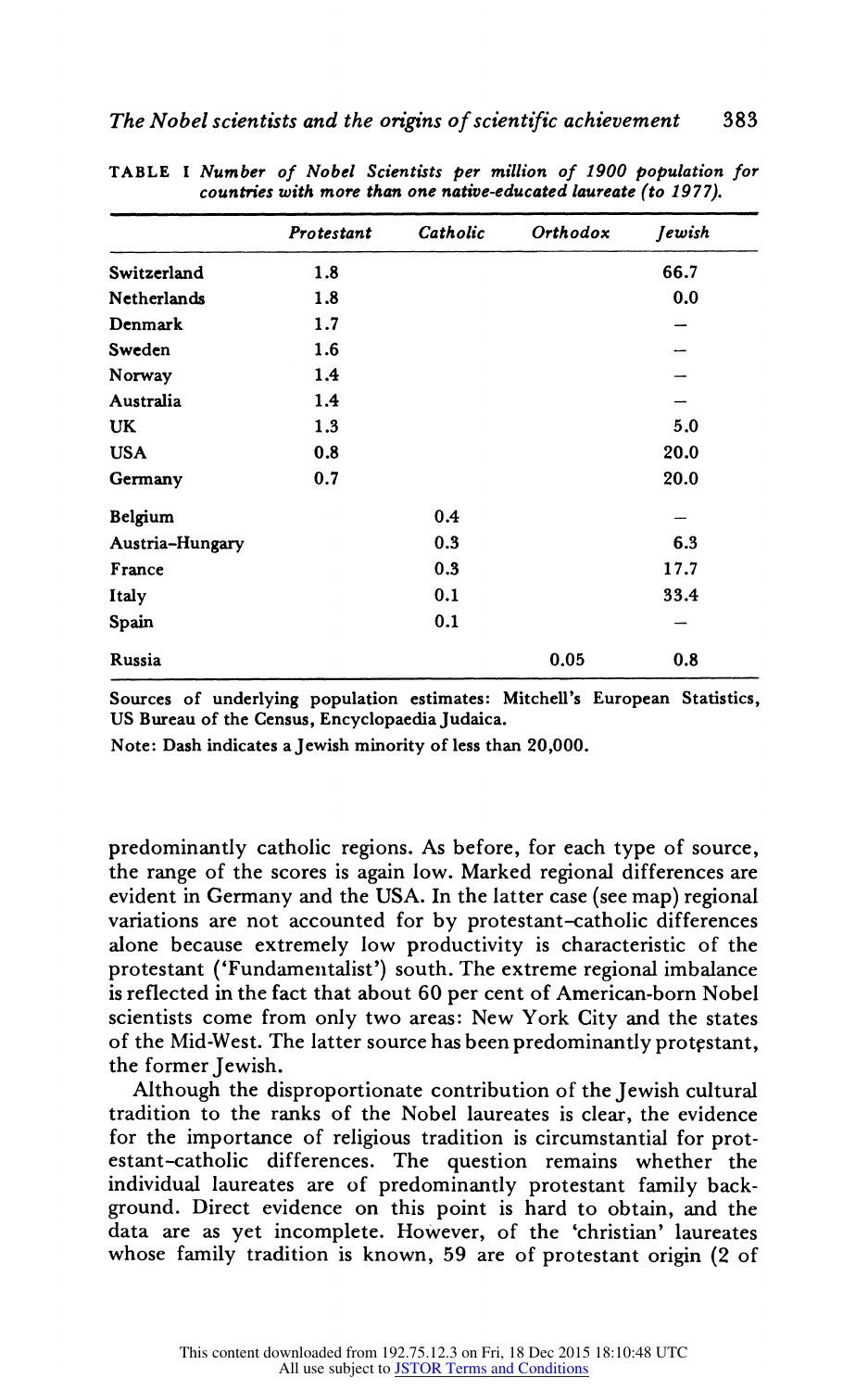|                                                           | Regions  |                                 |                                                                                          |
|-----------------------------------------------------------|----------|---------------------------------|------------------------------------------------------------------------------------------|
|                                                           | Catholic | Protestant                      | Metropolitan centres                                                                     |
| Holland                                                   |          | 1.7                             | 2.0 Amsterdam                                                                            |
| Sweden                                                    |          | 1.4                             | 8.0 Stockholm                                                                            |
| Denmark                                                   |          | 1.3                             | 3.4 Copenhagen                                                                           |
| UK Home Counties<br>North<br>West<br>Scotland<br>Midlands |          | 1.5<br>1.2<br>1.0<br>0.9<br>0.8 | 1.5 London<br>1.8 Manchester & Liverpool<br>6.9 Bristol<br>3.0 Glasgow<br>2.0 Birmingham |
| Norway                                                    |          | 0.5                             | $8.8$ Oslo                                                                               |
| Germany (West) North<br>South                             | 0.2      | 0.6                             | 4.5 Hamburg<br>7.4 Munich & Stuttgart                                                    |
| Austria                                                   | 0.5      |                                 | 4.0 Vienna                                                                               |
| Belgium                                                   | 0.3      |                                 | 1.7 Brussels                                                                             |
| France                                                    | 0.2      |                                 | 3.3 Paris                                                                                |

**TABLE II Regional productivity indices (by place of birth) for Nobel Science laureates expressed as proportion per million of 1900 populations** 

**Jewish descent) and only 12 of catholic origin (of whom 2 had protestant mothers and 4 were of Jewish descent).** 

#### **SOCIAL CLASS DIFFERENCES**

**Analysis of fathers' occupations shows that the Nobel scientists have come overwhelmingly from professional and business families (Table III). An indication of the over-contribution of these backgrounds is given by comparing the data with the proportional class sizes for the USA in 1910 shown in the final column of Table III.** 

**The percentage contributions of occupational classes to the Nobel Science ranks are strikingly similar for the USA and the rest of the world (Professional classes 50.7 vs 54.3; Business 28.8 vs 27.7; Employees 6.8 vs 10.4; Land 4.1 vs 5.7 per cent). In view of the social and institutional variations, this probably indicates that very robust underlying factors are at work. These factors cannot, however, be simply a matter of broad class differences, since some relatively small occupational groups within the professional classes contribute out of all proportion. About 20 per cent of Nobel scientists with professional fathers are the children of university professors and a**  further 19 per cent the children of doctors. If the professional**background group are split into those where the fathers were concerned with education, research and scholarship on the one hand and all other professional occupations on the other, it is also apparent**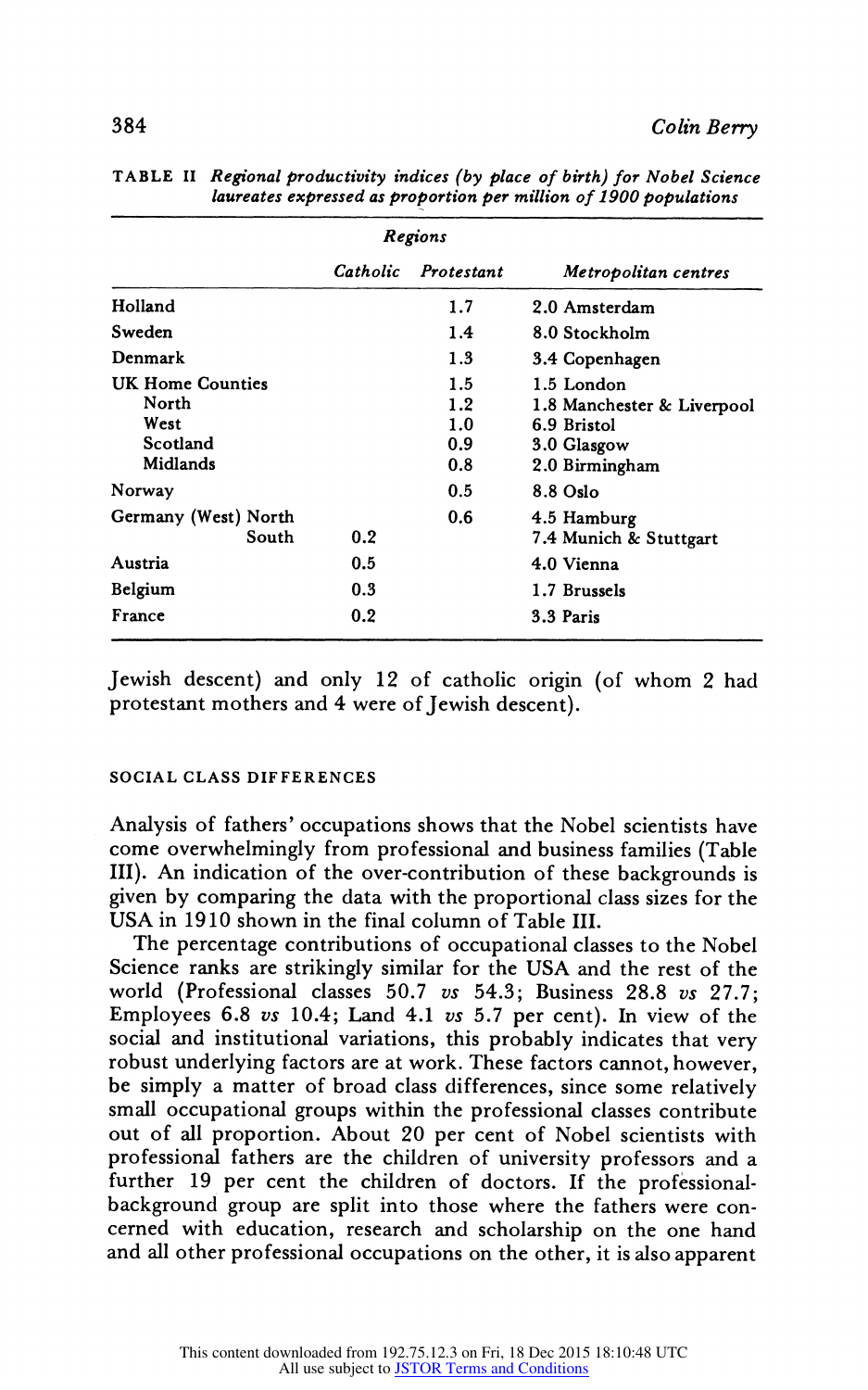

The Nobel scientists and the origins of scientific achievement

This content downloaded from 192.75.12.3 on Fri, 18 Dec 2015 18:10:48 UTC<br>All use subject to JSTOR Terms and Conditions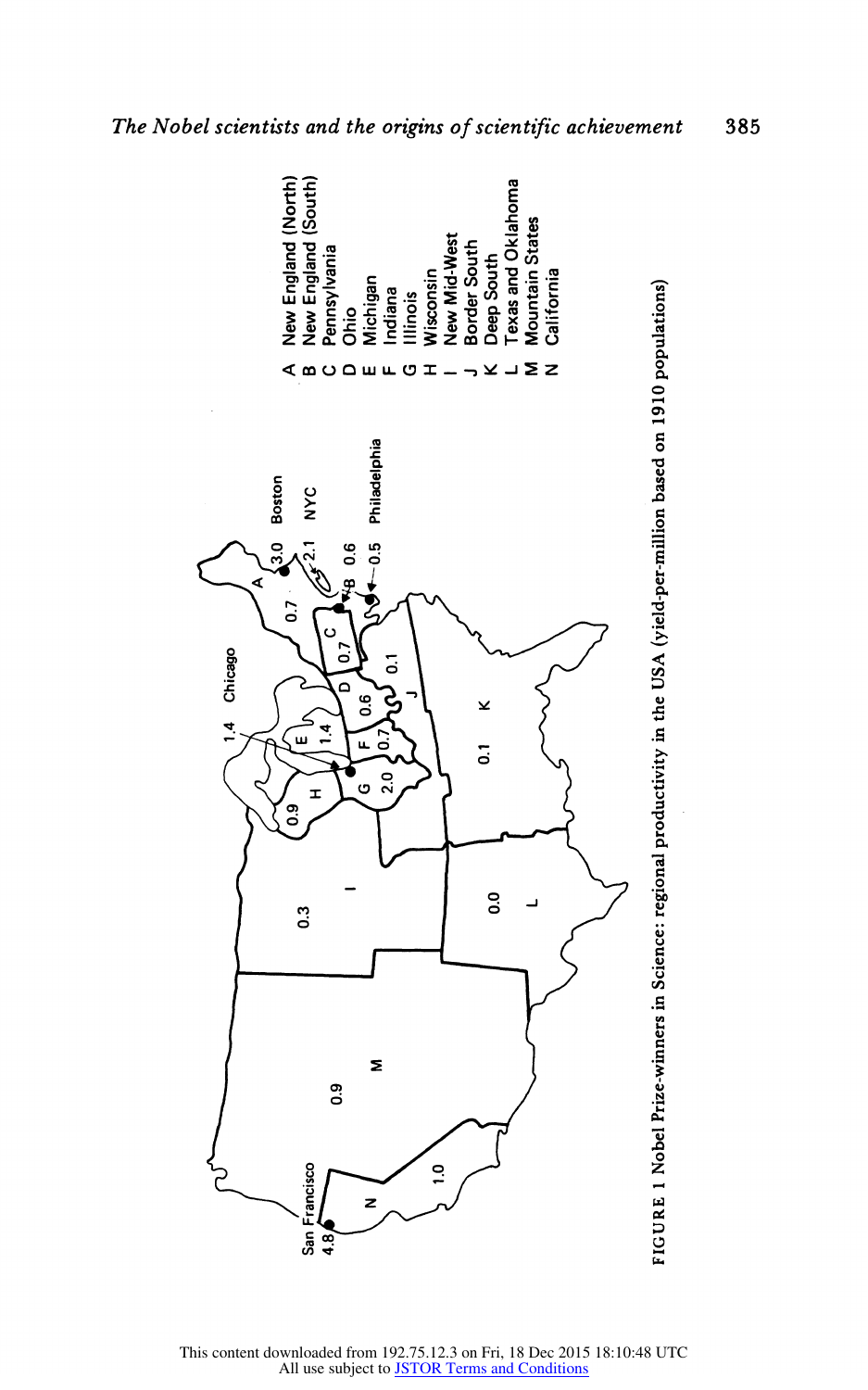Colin Berry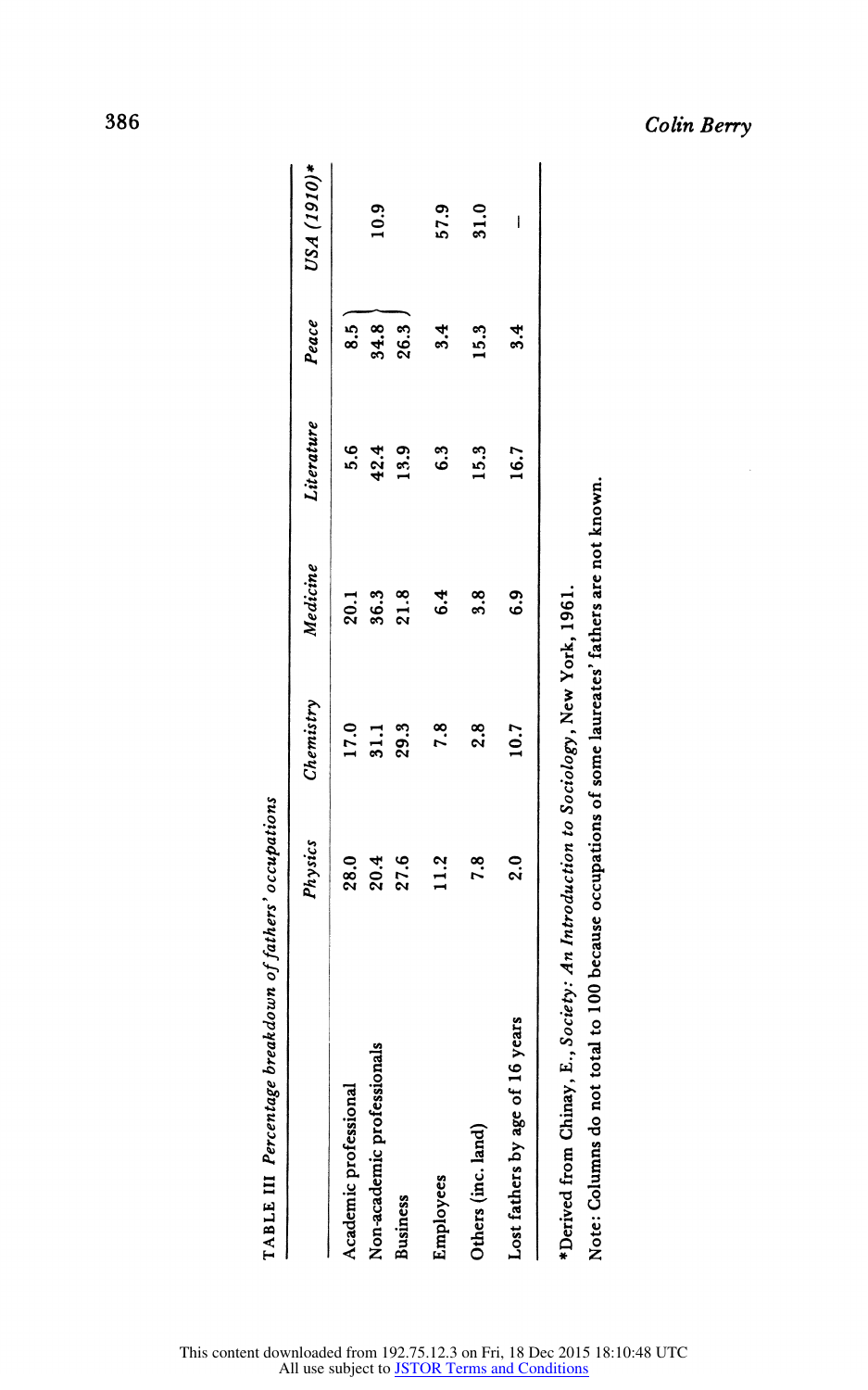**that the children of academic professionals achieve success overwhelmingly in the sciences and hardly at all outside them, whereas children of non-academic professionals contribute at least as heavily**  to non-science areas (see Table III).

### **EARLY EXPERIENCES**

**There is a marked contrast in the early experiences of the Nobel**  Science and Literature winners. Over 30 per cent of the latter either **lost at least one parent through death or desertion or experienced the father's bankruptcy or impoverishment, whereas Science Prize**  winners have experienced such 'disorder and early sorrow' rather **rarely. The physicists, in particular, seem to have remarkably uneventful lives. Some suggestion remains that losing a father, especially around the early teens, may tend to push future laureates towards achievement in medicine or chemistry. Also, although hard to index clearly, a rising socio-economic background is a frequent feature of scientists' family backgrounds. In general, successful scientists tend to be produced within rising stable backgrounds, often academic or technical, whereas Literature winners more often originate from disturbed or declining backgrounds of traditional non-academic, professional occupational focus. These possibilities remain tentative at present and need to be tested on more widelydefined samples of high achievers.** 

**Only a tiny handful of Science laureates were found to have suffered from physical disability or from serious or prolonged illness in childhood.** 

#### **DISCUSSION**

**A salient feature of the Nobel data, when analysed in a way which takes account of cultural origins, is the narrow ranges of productivity values for each type of country or region. This suggests that Nobel awards are probably unrelated to national characteristics per se. Rather, national 'success' is related fairly directly to the numerical strengths within a country of protestant and Jewish traditions. Individual success tends to be related to certain class and occupational family backgrounds.** 

**In asking the question what makes scientists of high achievement,**  Krebs<sup>5</sup> has pointed to the significance of research supervision by **eminent older scientists. We are now on firmer ground in answering**  the further question of who gets access to and, more importantly, **benefits from contact with these distinguished supervisors? To an overwhelming extent, the answer seems to be those in radical**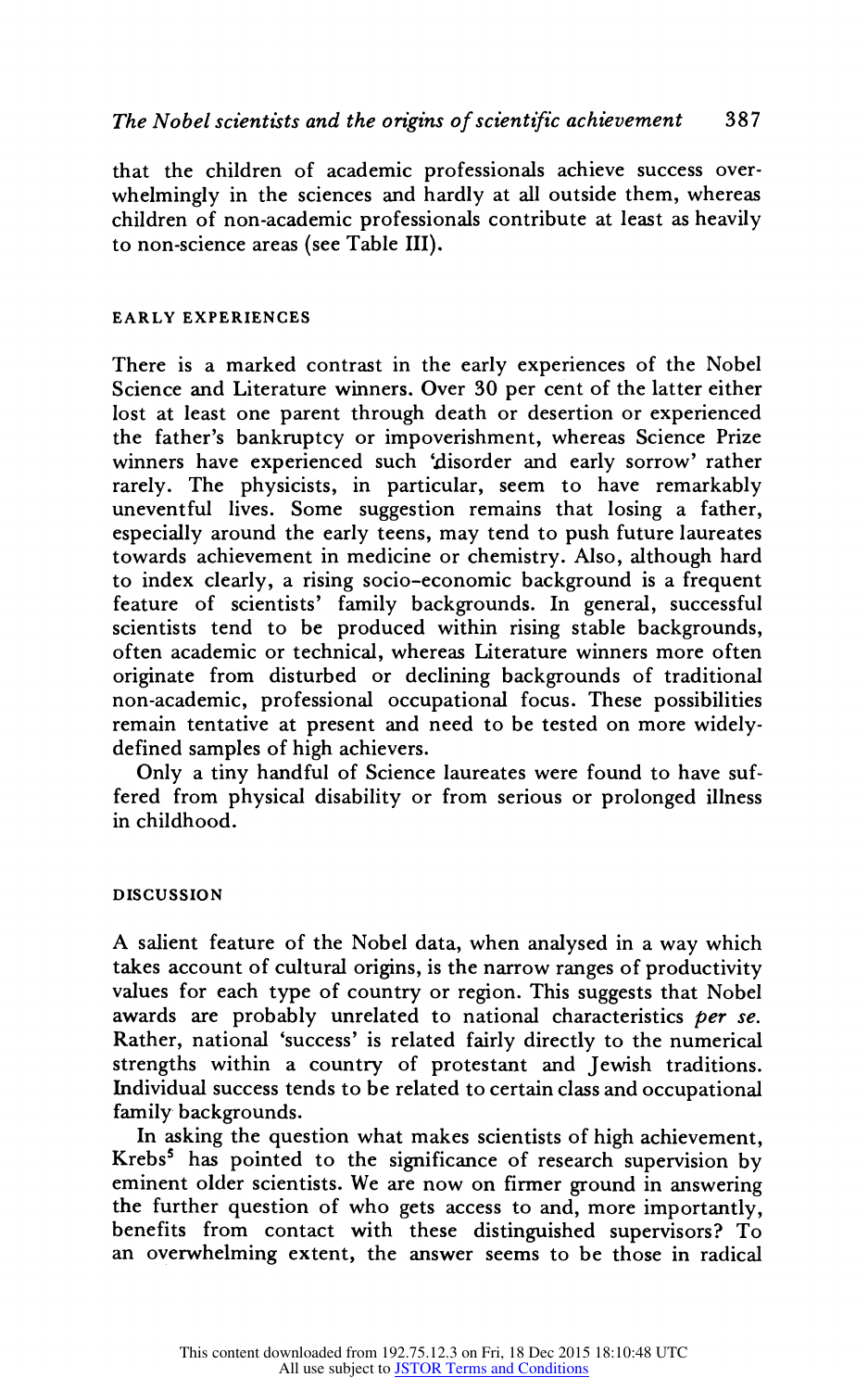**protestant and Jewish family traditions from middle-class backgrounds. So powerful are the religious tradition effects, that 'protestant' and 'catholic' societies are distinguished more clearly on this limited data than by the measures of economic performance used in McClelland's6 well-known study.** 

**It has variously been suggested from past work that besides tending to be of protestant or Jewish origin, the fathers of Nobel laureates are almost always of 'very high social position' (Moulin7), and that a sizeable percentage of scientists come from the middle and**  lower classes (Mahoney<sup>8</sup>): also that loss or absence of the father or physical handicap in childhood is common (Roe,<sup>9</sup> Eiduson<sup>10</sup>). Roe **also claimed that geographical origin is not important. The present results, based on an almost complete analysis for over 300 Nobel scientists, represents a larger and more exhaustive sample than Roe's and Moulin's studies together. Moulin, who reported on the origins of Nobelists up to 1950, was able to discover the father's occupation for only 77 of his 164 winners, and his conclusion on class clearly illustrates the dangers of sampling bias with incomplete samples of biographical data.** 

**Little evidence was found here to support Roe's finding that distinguished biological scientists have frequently suffered early bereavement or that physical ailment was a factor with eminent chemists and physicists. Likewise, her conclusion about the unimportance of geographical factors is not supported. It should be noted that if, as much evidence, including Roe's, suggests, most eminent scientists**  have Jewish or radical protestant origins, the 'success' of countries **or regions in producing them should reflect the relative numerical strengths of these traditions geographically. In fact, when differences in population size are taken into account, Roe's own data give a very similar distribution of origins to that shown here, including the over-contribution of the Mid-Western region which is**  also apparent from the work of Knapp and Goodrich<sup>11</sup> on the col**legiate sources of science Ph.Ds.** 

**The improbable-looking stability of the productivity data referred to might suggest that quotas of awards were being allocated. It is however difficult to see why the Nobel committees would differentiate between countries on the basis of their prevailing religious tradition or individuals on the basis of their personal backgrounds, or how they could do so, since any operation of quotas would require elaborate compilation of information and extended collusion between different Nobel committees.** 

The rarity of blue-collar backgrounds among the prize-winners **can hardly be due to lack of potential ability in view of estimates of the incidence of very high intelligence in national populations outside the professional and higher business classes. (Terman's California study suggests from about one third; Parkyn's New Zealand**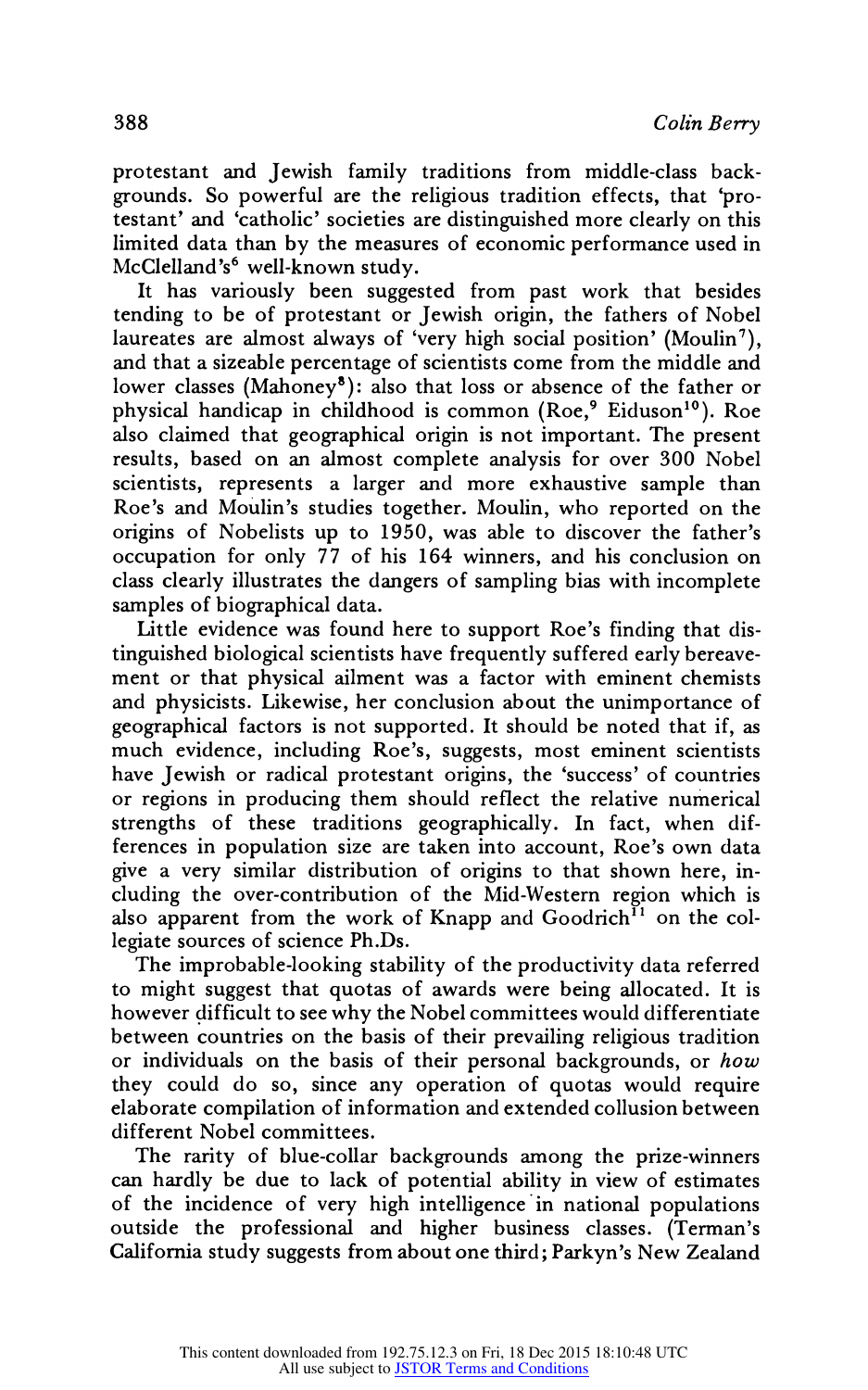**study about two thirds.) It appears that fairly high financial and social status per se may be important, as the winners as a group clearly come from limited types of social background. The unevenness in the contributions of middle-class occupational background seems to rule out simple notions of gross differences in socioeconomic status. However, occupational focus alone also does not appear to provide an adequate account either. For example, most of the academic-sector fathers of Nobel scientists have been university professors rather than schoolteachers or even non-professorial academic staff. A possible factor may therefore be related to 'modelling' or 'level of aspiration' based on parental achievement, and it is notable that a large proportion (about 30 per cent) of laureates' fathers were themselves distinguished in some way. Some stimulus to achievement may also be provided by culturally mixed backgrounds in childhood, which about a quarter of the Science laureates have experienced.** 

**As Zuckerman12 has shown, the recruitment of the elite in American science is a strongly meritocratic process, in which the initially less 'privileged' gain steadily on those with greater social and financial advantages. By this process, future laureates typically gain access to one of about a dozen elite institutions (Harvard, Columbia, etc.), more often at the graduate school or post-doctoral phase than at undergraduate level. European Nobel Prize scientists have a similar history of association with elite universities. These 'elite' associations extend in some cases to schooling, e.g. in the case of English public schools, outstanding Realgymnasien in NIunich and Hamburg, and to a handful of science-oriented public high schools in New York City.** 

**It is not clear what the successful systems have in common, but educational practices such as scholarship provision and early promotion probably play a role. It may be significant that the American laureates both come predominantly from these regions where early school promotion has long been practised and are distinguished from the generality of their colleagues in the National Academy of Science by their precocity at every stage in their academic progress.** 

**Although the private secondary school system provides a mechanism of social privilege in the UK, there is, even with incomplete data, an obvious over-representation of protestant (i.e. Iow church and non-conformist) backgrounds, reflecting the pattern noted by Hagen13 among the leading innovators of the British Industrial Revolution. Thus if social privilege plays a role, it does so rather selectively, in ways which it seems we should relate to 'cultural advantage'-a concept that needs to be enlarged upon in developing a 'psychology of achievement'.** 

**b line with this notion, the evidence on family cultural factors in scientific achievement in the present data points strongly to the great importance of religious 'core values' discussed by McClelland in his**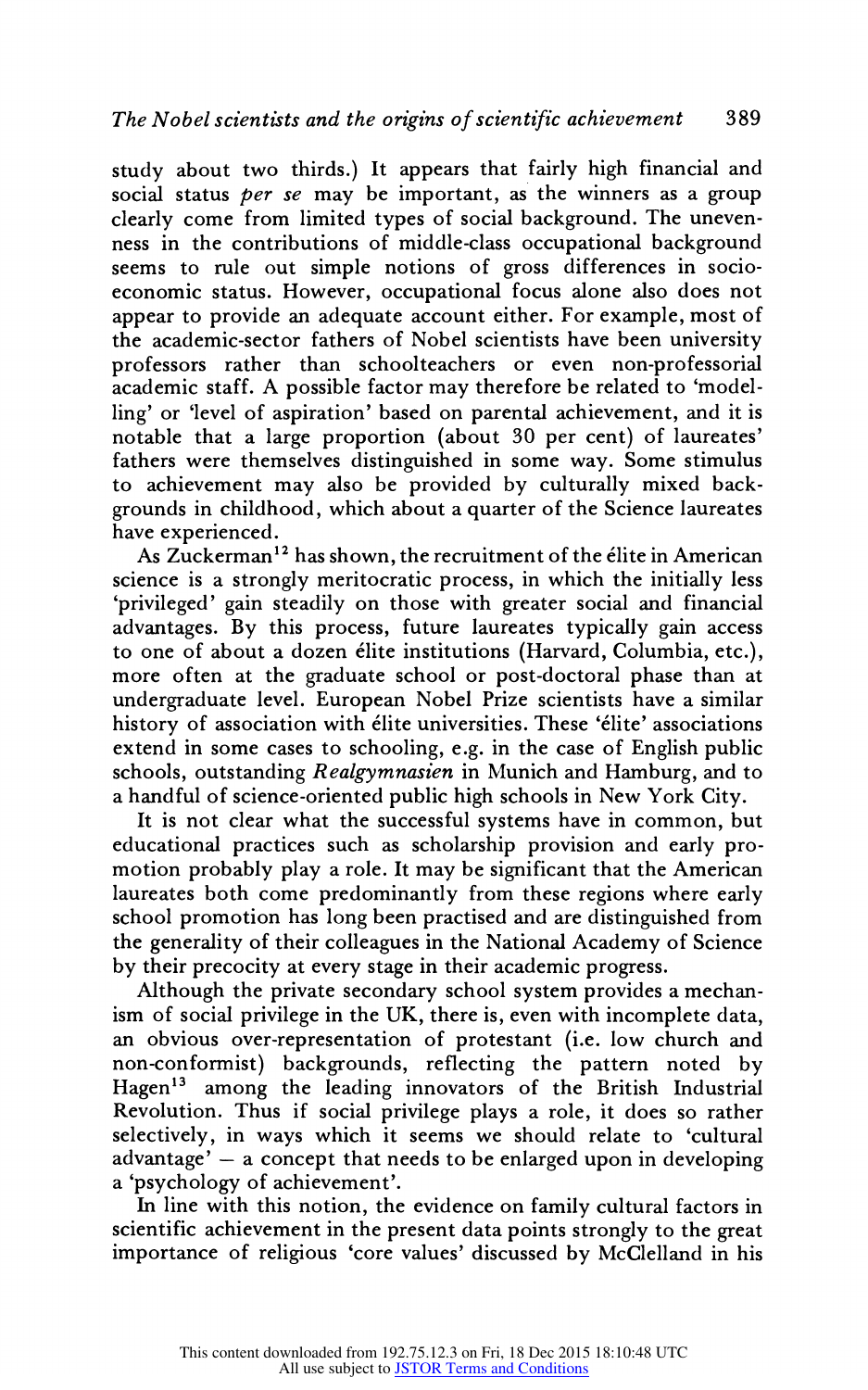**'psychologising' of the Protestant Ethic notion. These cultural values include stress on the value of education and knowledge for their own sakes, and have little to do with religious belief or observance as such, surviving secularization over generations. A model figure may again be an important element in transmitting such values.** 

**If the interpretations drawn from the data are substantially correct, the pattern of social origins of eminent scientists should be unlikely to change radically with the spread of opportunity in education and general rise in living standards. A comparison of distribution of fathers' occupations for those laureates born before 1914 and those born between 1914 and 1935 in the UK and the USA (the only countries with a substantial number of post-1914 winners) gives no indication of change (Table IV) except among American Jewish laureates, who show an increasing socio-economic** 

TABLE IV Changes in social origins of Nobel Scientists: percentage break**down of fathers' occupational class for laureates born before and after 1914. (a) Gentiles (USA and UK); (b) Jewish Laureates (USA only)** 

|                 | (a)      |           | (b)        |           |  |
|-----------------|----------|-----------|------------|-----------|--|
|                 | Pre-1914 | Post 1914 | $Pre-1914$ | Post 1914 |  |
| Professional    | 58.2     | 58.1      | 7.6        | 38.5      |  |
| <b>Business</b> | 26.4     | 22.6      | 57.1       | 53.8      |  |
| Employees       | 9.1      | 9.7       | 14.3       | 7.6       |  |
| Land            | 4.5      | 3.2       | 0.0        | 0.0       |  |
| Others          | 1.8      | 6.5       | 14.3       | 0.0       |  |

**In contrast to Table III, fathers dying during future laureate's childhood are included in the appropriate occupational categories.** 

**status of the fathers between these periods. Although it may be argued that the impact of the extension of educational opportunity has been too recent to be reflected in this data, the rigidity of the pattern and the absence of differences between the USA and other**  countries is consistent with the 'caste' flavour of the data, and the **fact that the son's performance is related to particular parental religious and occupational backgrounds.** 

**The main change that has occurred over the years has been the demise of a number of countries as contributors to the ranks of the**  Nobel Scientists. Once-fruitful European regional sources such as **Paris, Berlin, Silesia and Vienna have proved notably vulnerable to social and historical change. The distribution of years of birth of the laureates provides a picture which is discouraging for every major**  country except the USA. Compared with 17 Nobel scientists born **since 1920 in the USA, the UK has so far had 3, and Germany 2.**